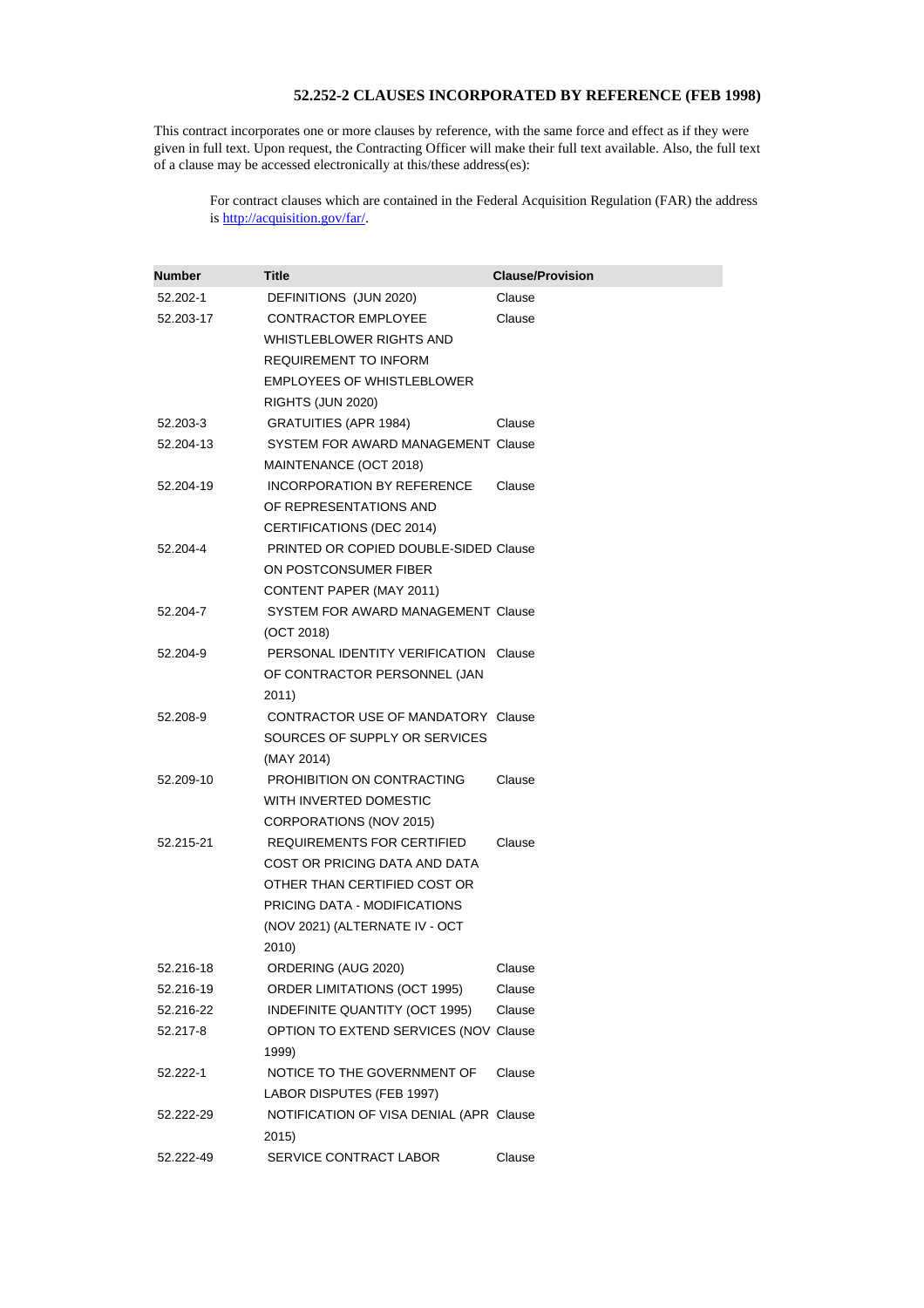|           | STANDARDS - PLACE OF                            |        |
|-----------|-------------------------------------------------|--------|
|           | PERFORMANCE UNKNOWN (MAY                        |        |
|           | 2014)                                           |        |
| 52.223-10 | WASTE REDUCTION PROGRAM (MAY Clause             |        |
|           | 2011)                                           |        |
| 52.223-17 | AFFIRMATIVE PROCUREMENT OF                      | Clause |
|           | EPA-DESIGNATED ITEMS IN SERVICE                 |        |
|           | AND CONSTRUCTION CONTRACTS                      |        |
|           | (MAY 2008)                                      |        |
| 52.223-5  | POLLUTION PREVENTION AND                        | Clause |
|           | RIGHT-TO-KNOW INFORMATION (MAY                  |        |
|           | 2011)                                           |        |
| 52.224-1  | PRIVACY ACT NOTIFICATION (APR                   | Clause |
|           | 1984)                                           |        |
| 52.224-2  | PRIVACY ACT (APR 1984)                          | Clause |
| 52.224-3  | PRIVACY TRAINING (JAN 2017)                     | Clause |
| 52.227-14 | RIGHTS IN DATA - GENERAL (MAY                   | Clause |
|           | 2014)                                           |        |
| 52.232-17 | INTEREST (MAY 2014) (DEVIATION I - Clause       |        |
|           | MAY 2003)                                       |        |
| 52.232-36 | PAYMENT BY THIRD PARTY (MAY                     | Clause |
|           | 2014) (DEVIATION I - MAY 2003)                  |        |
| 52.232-37 | <b>MULTIPLE PAYMENT</b>                         | Clause |
|           |                                                 |        |
|           | ARRANGEMENTS (MAY 1999)                         |        |
| 52.233-1  | DISPUTES (MAY 2014)<br>PROTECTION OF GOVERNMENT | Clause |
| 52.237-2  |                                                 | Clause |
|           | BUILDINGS, EQUIPMENT, AND                       |        |
|           | <b>VEGETATION (APR 1984)</b>                    |        |
| 52.237-3  | CONTINUITY OF SERVICES (JAN                     | Clause |
|           | 1991)                                           |        |
| 52.242-13 | BANKRUPTCY (JUL 1995)                           | Clause |
| 52.242-15 | STOP-WORK ORDER (AUG 1989)                      | Clause |
| 52.242-5  | <b>PAYMENTS TO SMALL BUSINESS</b>               | Clause |
|           | SUBCONTRACTORS (JAN 2017)                       |        |
| 52.245-1  | <b>GOVERNMENT PROPERTY (SEP</b>                 | Clause |
|           | 2021)                                           |        |
| 52.245-9  | USE AND CHARGES (APR 2012)                      | Clause |
| 52.246-4  | INSPECTION OF SERVICES -                        | Clause |
|           | FIXED-PRICE (AUG 1996) (DEVIATION               |        |
|           | I - MAY 2003)                                   |        |
| 52.247-32 | F.O.B. ORIGIN, FREIGHT PREPAID                  | Clause |
|           | (FEB 2006)                                      |        |
| 52.247-34 | F.O.B. DESTINATION (NOV 1991)                   | Clause |
| 52.247-38 | F.O.B. INLAND CARRIER, POINT OF                 | Clause |
|           | EXPORTATION (FEB 2006)                          |        |
| 52.247-38 | F.O.B. INLAND CARRIER, POINT OF                 | Clause |
|           | EXPORTATION (FEB 2006)                          |        |
|           | (DEVIATION I - FEB 2007)                        |        |
| 52.247-39 | F.O.B. INLAND POINT, COUNTRY OF                 | Clause |
|           | <b>IMPORTATION (APR 1984)</b>                   |        |
| 52.247-65 | F.O.B. ORIGIN, PREPAID FREIGHT -                | Clause |